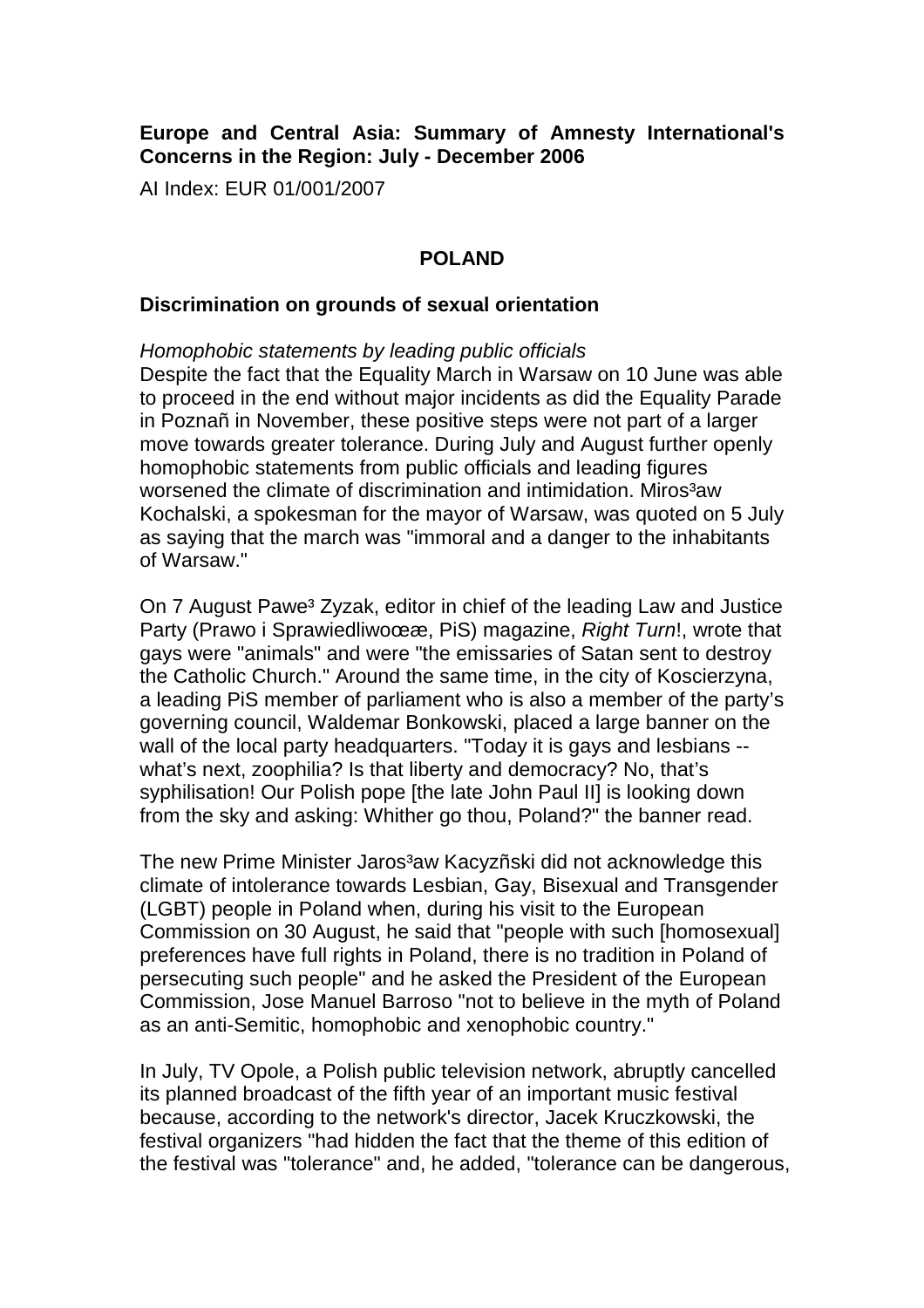because in its name gays want to distribute in the schools brochures on the techniques of homosexual love."

### Actions by the Ministry of Education (update to AI Index: EUR 01/017/2006)

After the dismissal in June of the director of the National In-Service Teacher Training Centre (Centralnego Oœrodka Doskonalenia Nauczycieli, CODN) on the grounds that the CODN had books that "there were encouraging teachers to organize meetings with LGBT organizations" a new director was appointed in October.

However, in spite of concerns about the worsening climate of homophobia in Poland and the official tolerance of homophobic behaviours expressed by the Council of Europe and the European Commission, the new director of the CODN, Teresa £êcka, she stated on 9 October 2006 that "active homosexuality is contrary to human nature". When asked whether it was appropriate to discuss homosexuality at schools she was reported to have responded that "improper patterns must not be present at schools, because the objective of the school is to explain the difference between good and evil, beauty and ugliness (…) school has to explain that homosexual practices lead to drama, emptiness and degeneracy".

#### Discrimination against non-governmental organization

On 26 September, the Polish Selection Committee of the Ministry of Education rejected a project proposal submitted by the Campaign Against Homophobia (Kampania Przeciw Homofobii) to the National Agency of Youth Programme, the Polish partner of the framework of the European Voluntary Service and the European Youth Programme. The reason given was "that the policy of the Ministry does not support actions that aim to propagate homosexual behaviour and such attitude among young people. Also, the role of Ministry is not to support cooperation with homosexual organizations."

#### **Death penalty**

In July President Lech Kaczyñski called for the restoration of the death penalty in Poland and throughout Europe on the Polish Public Radio Programme 1, stating that: "countries that give up this penalty award an unimaginable advantage to the criminal over his victim, the advantage of life over death."

On 2 August, the League of Polish Families (Liga Polskich Rodzin, LPR) announced a Europe-wide campaign to restore the death penalty and for a referendum on its reintroduction in Poland. LPR vice-president Wojciech Wierzejski called for a ban on the death penalty across the EU "anachronistic."